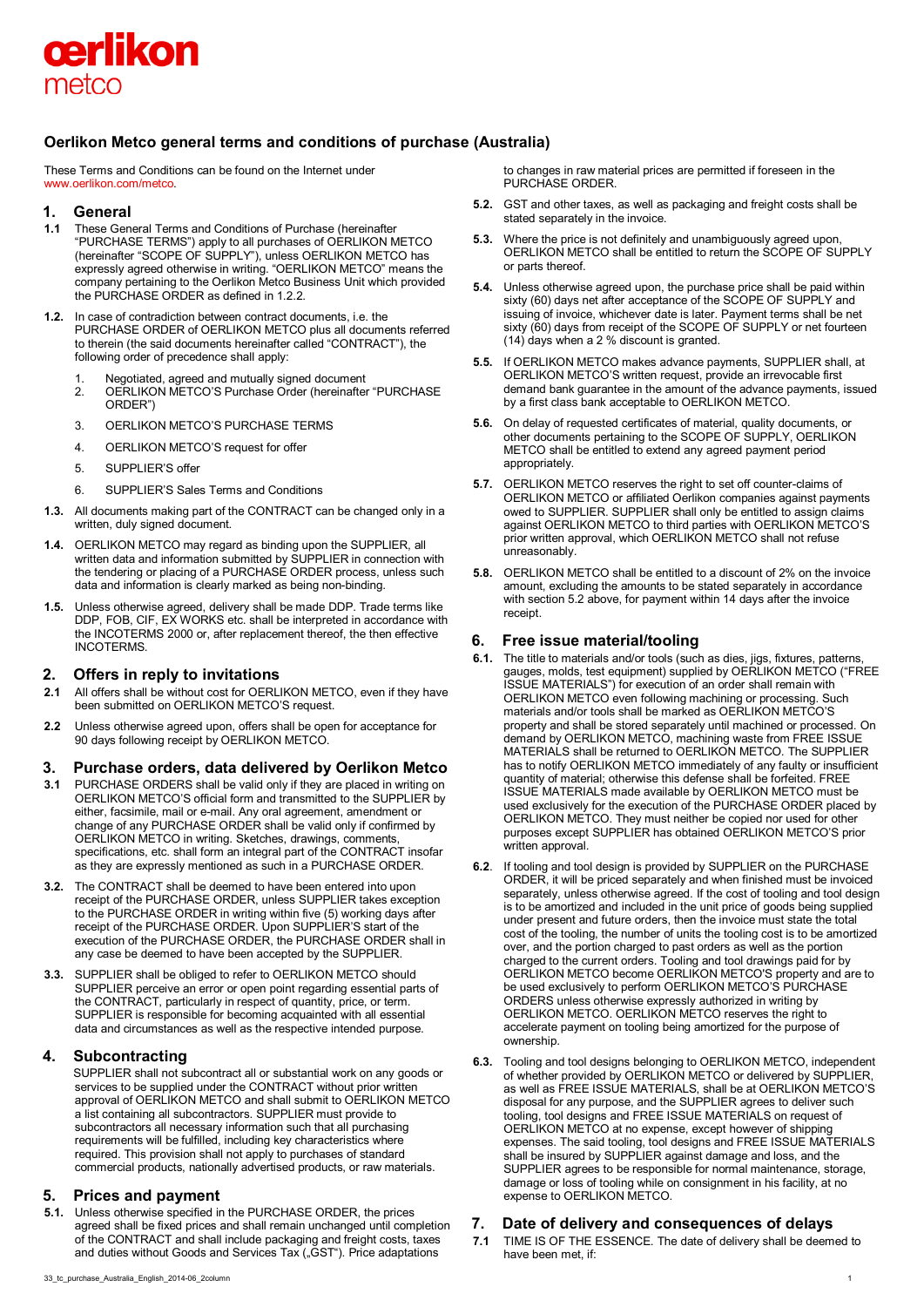

a)for EX WORKS deliveries, readiness for dispatch of the SCOPE OF SUPPLY including all documents, has been announced to OERLIKON METCO (department responsible for the CONTRACT) before expiry of the delivery date;

b)in all other cases, the SCOPE OF SUPPLY, including all documents, has arrived at the place of destination and/or the performance of the services has been accepted before expiry of the delivery date.

- **7.2.** Foreseeable delays in delivery shall be notified immediately, stating the reasons and the expected duration of the delay, regardless of whether the whole or part of the SCOPE OF SUPPLY is concerned.
- **7.3.** In cases of delayed delivery, OERLIKON METCO shall be entitled to pursue all claims provided by law, irrespective of whether the SUPPLIER has notified the delay or a penalty has been agreed upon.
- **7.4** Subject to section 7.3 above, if a fixed date has been agreed upon for the execution of the SCOPE OF SUPPLY, and if this date will not be observed due to reasons attributable to SUPPLIER or its subcontractors, OERLIKON METCO reserves the right to (i) either terminate the CONTRACT and to ask for the reimbursement of all up-front and down payments made, after having given SUPPLIER a last opportunity to fulfill its obligations, or (ii) ask the SUPPLIER to hand over the commenced work against payment of the value which this work has for OERLIKON METCO.
- **7.5** If the delivery date has not been met, and provided OERLIKON METCO does not exercise its rights described in section 7.4 above, SUPPLIER shall pay a penalty for the delay in addition to the damages caused by the delay. This penalty shall amount to one and a half percent (1.5 %) per full week of the purchase price for the entire SCOPE OF SUPPLY. The aggregate penalty for delay shall not exceed nine percent (9%) of the entire purchase price. Penalties paid shall be deducted from actual damages claimed by OERLIKON METCO.
- **7.6.** SUPPLIER shall not be entitled to use the non-arrival of essential documents, FREE ISSUE MATERIALS or other objects to be supplied by OERLIKON METCO as a defense, unless the same had been demanded in good time from OERLIKON METCO, or, if dates of delivery had been agreed, a reminder had been sent in due time to OERLIKON METCO.

## **8. Packaging, shipment**

- **8.1.** Unless otherwise agreed upon, the SCOPE OF SUPPLY shall be shipped DDP to the place of destination. SUPPLIER shall be liable for suitable and appropriate packaging, protecting the goods against damage and corrosion during shipment, and, where applicable, any subsequent short term storage (i.e. up to a maximum of 60 days). Where special packaging is agreed, OERLIKON METCO'S instructions have to be observed. SUPPLIER shall be liable for damages due to improper packaging and/or failure to conform to OERLIKON METCO'S instructions.
- **8.2.** OERLIKON METCO reserves the right to return packaging material against credit of the amount charged to OERLIKON METCO. The cost of return shipment shall be for account of OERLIKON METCO.
- **8.3.** Where special care is required during unpacking, SUPPLIER shall notify OERLIKON METCO about the specifics thereof in due course. In particular, a suitable and conspicuous warning shall be attached to the packaging.

## **9. Compliance with applicable laws**

**9.1.** SUPPLIER warrants that it will comply with all applicable laws, statutes, rules, regulations or orders in the performance of the SCOPE OF SUPPLY, and shall provide all documents required for the export from the place of production and import to the place of end-use, such as but not limited to certificates of origin, export licenses, material safety data sheets, etc..

## **10. Delivery / export control**

- **10.1.** Partial deliveries and/or deliveries made prior to the agreed date of delivery shall not be permitted without OERLIKON METCO'S express prior written approval.
- **10.2.** SUPPLIER undertakes to inspect the goods before shipment to ensure that they comply in terms of quality and quantity with the PURCHASE ORDER. Only material which has passed the inspection shall be delivered.
- **10.3.** Each shipment has to include a detailed delivery note containing OERLIKON METCO'S references, confirmation of the herein above mentioned inspection, and in particular **OERLIKON METCO'S purchasing order number**. For shipments to different delivery addresses, OERLIKON METCO requires separate delivery notes.
- **10.4.** Unless otherwise agreed upon, the invoice, in duplicate and the second document marked as "COPY", has to be sent to OERLIKON METCO by separate mail. Any costs caused by non-compliance shall be borne by the SUPPLIER.
- **10.5.** All correspondence (letters, delivery notes, invoices etc.) must show OERLIKON METCO'S purchasing order number, order date, article designations with indication of quantities, delivery notes also with indication of gross and net weight. The delivery note must indicate OERLIKON METCO'S delivery address according to the CONTRACT.
- **10.6.** The SUPPLIER hereby represents and warrants that it is, and will remain in compliance with the requirements of all applicable export laws and regulations, including but not limited to the U.S. Export Administration Regulations and International Traffic in Arms Regulations. Such requirements include, but are not limited to obtaining all required authorizations or licenses for the export or re-export of any controlled item, product, article, commodity, software or technology. Without limiting the generality of the foregoing, the SUPPLIER hereby represents and warrants that it has not been, and is not currently, debarred, suspended or otherwise prohibited or restricted from exporting, reexporting, receiving, purchasing, processing or otherwise obtaining any item, product, article, commodity, software or technology regulated by any agency of the United States or any other state. The SUPPLIER agrees to indemnify and hold harmless OERLIKON METCO from any costs, penalties or other losses caused by, or related to, any violation or breach of the warranties contained in this provision.

## **11. Transfer of ownership and risk**

- **11.1.** Transfer of ownership shall take place at the time when the SCOPE OF SUPPLY or parts thereof have been finished. Between transfer of ownership and delivery, SUPPLIER will store the SCOPE OF SUPPLY without costs to OERLIKON METCO and mark them as owned by OERLIKON METCO. Furthermore, SUPPLIER undertakes to store and insure the SCOPE OF SUPPLY as if the ownership would not have been transferred.
- **11.2.** Risk shall pass to OERLIKON METCO at the time of arrival of the delivery at the agreed place of delivery.
- **11.3.** Should the requested shipment documents not be supplied in accordance with the CONTRACT and/or OERLIKON METCO'S instructions, the goods shall be stored at the SUPPLIER'S charge and risk until arrival of the same.

## **12. Termination for convenience, cancellation for default**

#### **12.1. Termination for Convenience**

Work may be terminated under the CONTRACT by OERLIKON METCO at the sole discretion of OERLIKON METCO in whole or in part at any time by written notice. In this case, OERLIKON METCO shall reimburse the SUPPLIER'S actual and non-cancelable expenses, which it necessarily incurred for the appropriate execution of the CONTRACT until the termination, all as determined by generally accepted accounting principles. Such reimbursable expenses shall not include the business profit, fixed overhead, royalties, development cost for serial machines and other similar cost of the SUPPLIER. In consideration of the payment made, SUPPLIER shall deliver or assign to OERLIKON METCO any work in progress, and OERLIKON METCO shall be entitled to use said work in progress at its own discretion.

#### **12.2. Cancellation for Default**

In the event SUPPLIER shall be adjudged bankrupt, make a general assignment for the benefit of its creditors, or if a receiver shall be appointed on account of SUPPLIER'S insolvency, or in the event SUPPLIER is in default of any provisions or requirements under the CONTRACT, OERLIKON METCO may, by written notice to SUPPLIER, without prejudice to any other rights or remedies which OERLIKON METCO may have under the CONTRACT, cancel further performance by SUPPLIER under the PURCHASE ORDER. In the event of such cancellation, OERLIKON METCO may complete the performance of the PURCHASE ORDER by such means as OERLIKON METCO selects and SUPPLIER shall be responsible for any additional costs incurred by OERLIKON METCO in so doing, SUPPLIER shall deliver or assign to OERLIKON METCO any work in progress as OERLIKON METCO may request and shall grant OERLIKON METCO the right to use or have used all SUPPLIER documentation required for the completion of the SCOPE OF SUPPLY. Any amounts due to SUPPLIER for goods and services completed by SUPPLIER in full compliance with the terms of the CONTRACT prior to such termination shall be subject to set off of OERLIKON METCO'S additional costs of completing the PURCHASE ORDER and other damages incurred by OERLIKON METCO as a result of SUPPLIER'S default.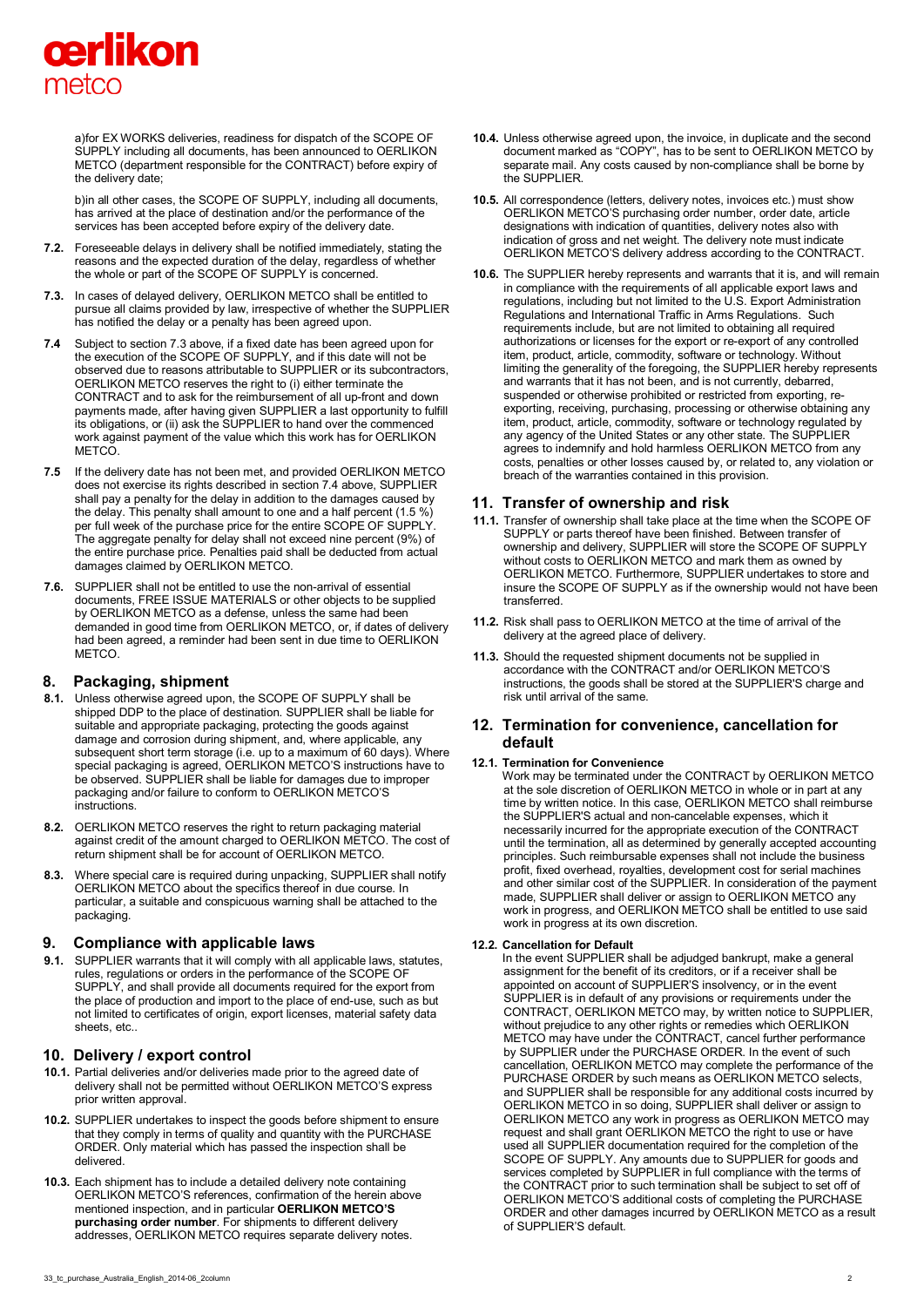

## **13. Inspection, drawings, test certificates, operating instructions spare parts**

- **13.1.** OERLIKON METCO or its representatives shall be entitled, with reasonable notice, to carry out inspections and ongoing examinations of the production, respectively to reject faulty parts during manufacturing. Inspections or examinations shall not relieve SUPPLIER from its exclusive responsibility for the whole SCOPE OF SUPPLY. During the execution of the CONTRACT, SUPPLIER shall allow free access to the manufacturing plants as well as to those of its subcontractors during reasonable business hours.
- **13.2.** OERLIKON METCO'S approval of final construction drawings shall not relieve SUPPLIER of its responsibility for the SCOPE OF SUPPLY.
- **13.3.** Final construction drawings, test certificates, maintenance and operating instructions and spare parts' lists required for the proper maintenance of the SCOPE OF SUPPLY shall be handed over to OERLIKON METCO in the quantities and languages requested together with the delivery at the latest.
- **13.4.** SUPPLIER undertakes to deliver to OERLIKON METCO spare parts related to the SCOPE OF SUPPLY, at OERLIKON METCO'S request, within ten (10) years after acceptance as described in Article 14 hereof.

#### **14. Acceptance, warranty and guarantees**

- **14.1.** Unless otherwise agreed upon in writing, acceptance shall take place after delivery at the place of destination or after placing into operation, whichever occurs later. Payment for work in whole or part will not constitute acceptance.
- **14.2.** SUPPLIER expressly warrants that the entire SCOPE OF SUPPLY covered by the CONTRACT will conform to the specifications, drawings, samples, performance guarantees, or any kind of description furnished by or specified by OERLIKON METCO, and will be merchantable, of good material and workmanship and free from defects. SUPPLIER expressly warrants that the material covered by the CONTRACT will be fit and sufficient for the purpose specified. If certificates, test reports or similar documents form part of the agreed SCOPE OF SUPPLY, the data contained therein shall be deemed as warranted characteristics, even if such certificates etc. originate from subcontractors.
- **14.3.** Unless otherwise agreed upon in writing, SUPPLIER expressly warrants that in executing the CONTRACT, SUPPLIER and the subcontractors have applied the principles of quality assurance according to the relevant ISO or equivalent standards. Quality records have to be safely archived for the period required by the applicable law for the respective goods, however not less than ten (10) years after acceptance as defined in Article 14.1 hereof.
- **14.4.** Should SUPPLIER fail to meet the warranties or guarantees during the warranty and guarantee period, SUPPLIER shall at OERLIKON METCO'S option forthwith remedy the defects on the spot or have them remedied at SUPPLIER'S costs. Should SUPPLIER fail to remedy defects forthwith or in case of emergency, OERLIKON METCO shall be entitled to remedy the defects itself or cause them to be remedied by a third party, in each case at the SUPPLIER'S charge and risk.
- **14.5.** OERLIKON METCO shall not be obliged to inspect the SCOPE OF SUPPLY or parts thereof immediately. Defects will be notified after detection. SUPPLIER hereby waives the defense of tardy notification.
- **14.6.** Unless otherwise agreed in the CONTRACT, and if the SCOPE OF SUPPLY encompasses erection and/or commissioning services, the warranty and guarantee period shall be 24 months from date of acceptance of the SCOPE OF SUPPLY. In all other cases, the warranty and guarantee period shall extend twelve (12) months from acceptance by OERLIKON METCO or putting into commercial operation of the part(s) or materials provided under the PURCHASE ORDER, whichever occurs later. For repaired or replaced goods, the warranty and guarantee period shall start anew from the date at which they are put into operation.

Goods produced by other materials than those specified, or by defective materials, shall be replaced by SUPPLIER free of charge within five (5) years from delivery.

- **14.7.** Where substitute delivery is made, the items originally delivered to OERLIKON METCO shall be left with OERLIKON METCO for use free of charge until impeccable substitute delivery is ready for operation to OERLIKON METCO. The same shall apply in case of whole or partial termination of the contract due to faulty supply.
- **14.8** In the event of disputes on quality parameters, an expert opinion will be obtained. Unless otherwise agreed upon in writing, the opinion of the Swiss Federal Laboratories for Materials Testing & Research (EMPA) will be requested. The parties undertake to accept the findings of the agreed expert or the EMPA as the case may be. The costs of the expert opinion will be borne by the party at fault.

**14.9.** SUPPLIER will defend and indemnify OERLIKON METCO and its directors, officers, and employees, and the successors and assignees, and OERLIKON METCO'S customers (OERLIKON METCO and each of the aforementioned persons and/or companies referred to as "OERLIKON METCO Indemnitee"), and hold each OERLIKON METCO Indemnitee harmless from and against any and all liabilities, damages, settlements, penalties, fines, costs or expenses (including, without limitation, reasonable attorneys' fees and other expenses of litigation) arising out of any claim, complaint, suit, proceeding or cause of action brought against a OERLIKON METCO Indemnitee by a third party alleging damage, personal injury, death or otherwise, arising from or occurring as a result of (I) Product defects, (ii) any breach by SUPPLIER of its representations and warranties and obligations under this Agreement, (iii) the negligent, fraudulent or wilful acts, omission or misrepresentations of SUPPLIER, or (iv) SUPPLIER'S violation of any applicable law in the performance of its obligations under the CONTRACT.

## **15. Work carried out in Oerlikon Metco's works or at site**

If work is carried out in OERLIKON METCO'S or its customer's works, or on construction or erection sites, these PURCHASE TERMS shall be supplemented by OERLIKON METCO'S or its customer's safety instructions and rules for external companies. SUPPLIER shall request them and acknowledge receipt in writing. Furthermore, SUPPLIER shall instruct its employees, consultants, etc. to comply with such instructions and rules.

## **16. Intellectual property and secrecy**

- **16.1.** OERLIKON METCO retains all intellectual property rights on all documents, such as drawings, sketches, calculations, models, etc., which OERLIKON METCO hands over to SUPPLIER before or after the conclusion of the CONTRACT. SUPPLIER will use these documents for the exclusive purpose of executing the CONTRACT. Without OERLIKON METCO'S prior written approval, SUPPLIER shall **NOT** be entitled to manufacture products based on these documents for third parties, or to copy such documents, or to make them known in whatever way to third parties, which are not directly involved in the execution of the CONTRACT or parts thereof. On demand, all documents, together with all copies or reproductions thereof, shall immediately be handed over to OERLIKON METCO. After completion of the delivery, or should the SCOPE OF SUPPLY not be delivered, SUPPLIER shall immediately return all documents to OERLIKON METCO without OERLIKON METCO'S request. SUPPLIER however shall be entitled to retain one copy for legally or contractually required archiving purposes.
- **16.2.** SUPPLIER warrants that the SCOPE OF SUPPLY and any component part thereof shall not infringe any intellectual property rights of third parties. In the event of any infringement relating to the SCOPE OF SUPPLY, OERLIKON METCO may, in its sole discretion, ask SUPPLIER to procure the right to use the equipment without impairing its suitability, or modify or replace it to make the use by OERLIKON METCO or its customer non-infringing.
- **16.3.** SUPPLIER undertakes to provide OERLIKON METCO all documents and information produced in connection with the SCOPE OF SUPPLY. OERLIKON METCO shall have an unrestricted right to use said documents for the purposes of operation, maintenance, repair, training and enlargement of the SCOPE OF SUPPLY.
- **16.4.** OERLIKON METCO and/or its customer shall not be mentioned in any publications for advertising purposes without OERLIKON METCO'S prior written approval.

## **17. Force majeure**

- **17.1.** SUPPLIER shall not be liable for any non-performance, loss, damage, or delay due to war, riots, fire, flood, strikes or labor difficulty, governmental actions, acts of God, acts of OERLIKON METCO or its customer, delays in transportation, or other causes beyond the reasonable control of SUPPLIER. In the event of delay in performance due to any such cause, the date of delivery or time for completion will be extended to reflect the length of time lost by reason of such delay. If the grounds for Force Majeure continue for more than two (2) months, either OERLIKON METCO or SUPPLIER may terminate the CONTRACT upon seven (7) days written notice to the other party.
- **17.2.** SUPPLIER shall be entitled to be compensated in case of termination, for the work done prior to termination and the expenses for noncancelable procurements. OERLIKON METCO shall be entitled to receive all work results for which it has paid.

## **18. Miscellaneous**

**18.1. Applicable Laws and Jurisdiction**